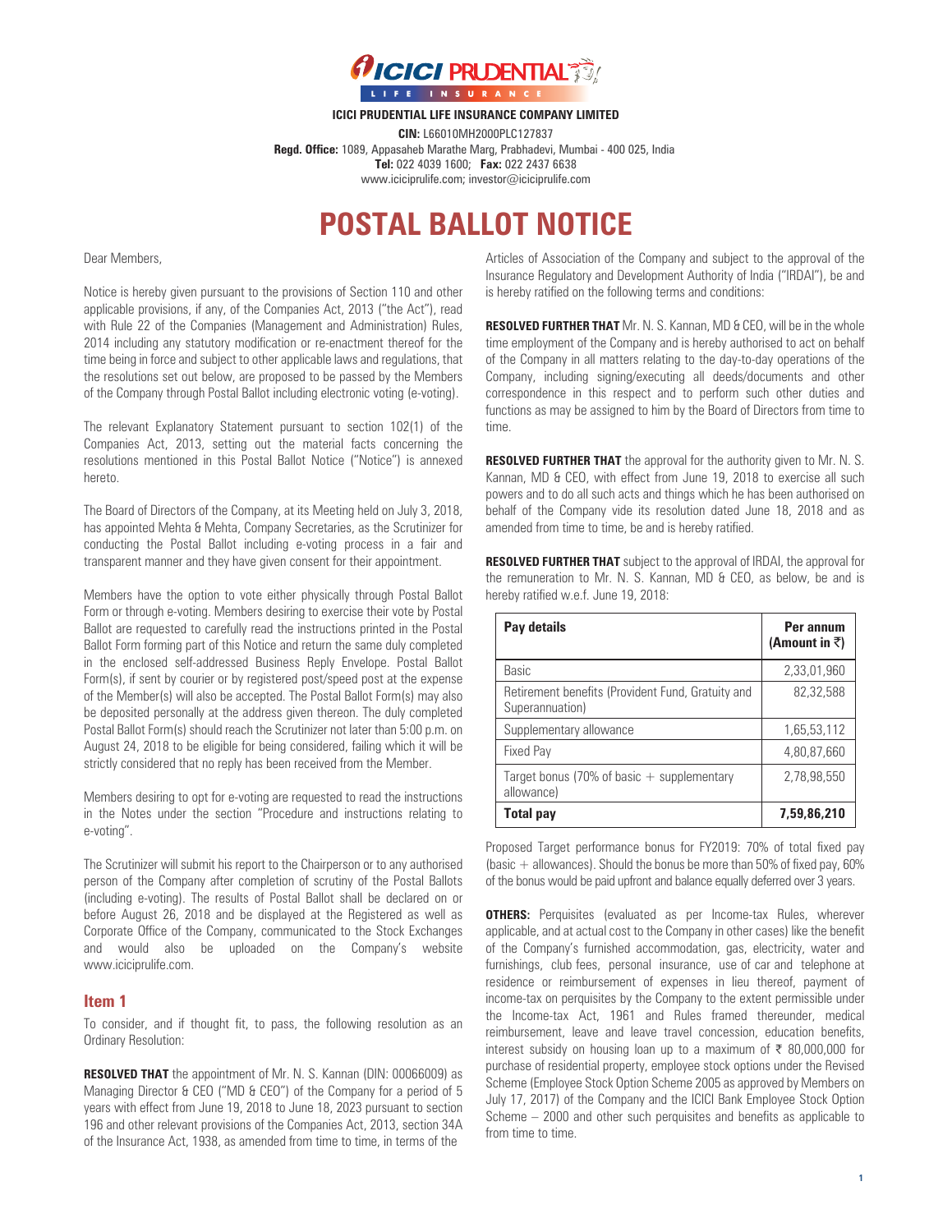**Retirement Benefits:** Provident fund, superannuation fund, gratuity and other retirement benefits, in accordance with the scheme/s and rule/s applicable to retired whole time Directors of the Company or the members of the staff, as the case may be, from time to time, for the aforesaid benefits.

## **Item 2**

To consider, and if thought fit, to pass, the following resolution as an Ordinary Resolution:

**RESOLVED THAT** the appointment of Mr. Sandeep Bakhshi (DIN: 00109206) as the Non-Executive Director of the Company w.e.f. June 19, 2018 who shall be liable to retire by rotation pursuant to section 152 and other relevant provisions of the Companies Act, 2013 and any other applicable provisions and in terms of the Articles of Association of the Company, be and is hereby ratified.

## **Item 3**

To consider, and if thought fit, to pass, the following resolution as an Ordinary Resolution:

**RESOLVED THAT** subject to the approval of Insurance Regulatory and Development Authority of India, Mr. Puneet Nanda, Executive Director, designated as Deputy Managing Director, be and is hereby remunerated as below w.e.f. July 3, 2018:

| Pay details                                                          | Per annum<br>(Amount in ₹) |
|----------------------------------------------------------------------|----------------------------|
| Basic                                                                | 1,51,80,000                |
| Retirement benefits (Provident Fund, Gratuity and<br>Superannuation) | 30,86,094                  |
| Supplementary allowance                                              | 1,62,00,000                |
| <b>Fixed Pay</b>                                                     | 3,44,66,094                |
| Target bonus (70% of basic $+$ supplementary<br>allowance)           | 2,19,66,000                |
| <b>Total pay</b>                                                     | 5,64,32,094                |

Proposed Target performance bonus for FY2019: 70% of total fixed pay (basic + allowances). Should the bonus be more than 50% of fixed pay, 60% of the bonus would be paid upfront and balance equally deferred over 3 years.

**Others:** Perquisites (evaluated as per Income-tax Rules, wherever applicable, and at actual cost to the Company in other cases) like the benefit of the Company's furnished accommodation, gas, electricity, water and furnishings, club fees, personal insurance, use of car and telephone at residence or reimbursement of expenses in lieu thereof, payment of income-tax on perquisites by the Company to the extent permissible under the Income-tax Act, 1961 and Rules framed thereunder, medical reimbursement, leave and leave travel concession, education benefits, interest subsidy on housing loan up to a maximum of ₹ 80,000,000 for purchase of residential property, employee stock options under the Revised Scheme (Employee Stock Option Scheme 2005 as approved by Members on July 17, 2017) of the Company and the ICICI Bank Employee Stock Option Scheme – 2000 and other such perquisites and benefits as applicable from time to time.

**Retirement Benefits:** Provident fund, superannuation fund, gratuity and other retirement benefits, in accordance with the scheme/s and rule/s applicable to retired whole time Directors of the Company or the members of the staff, as the case may be, from time to time, for the aforesaid benefits.

## **NOTES**

- a) The relevant Explanatory Statement pursuant to section 102(1) of the Companies Act, 2013, setting out the material facts concerning resolutions in respect of item nos. 1, 2 and 3 as set out above is annexed hereto.
- b) The Postal Ballot Notice is being sent to the Members whose names appear on the Register of Members/List of Beneficial Owners as received from NSDL and Central Depository Services (India) Limited (CDSL) as on July 11, 2018. The Postal Ballot Notice is being sent to Members in electronic form to the e-mail IDs registered with their Depository Participant (in case of electronic shareholding)/the Company or its Registrar and Transfer Agents (RTA) (in case of physical shareholding). In case of Members whose e-mail ID is not registered, physical copy of Postal Ballot Notice and Form is being sent by permitted mode along with a postage pre-paid self-addressed Business Reply Envelope (BRE).
- c) **THE COMPANY'S REGISTRAR & TRANSFER AGENTS FOR ITS SHARE REGISTRY (BOTH, PHYSICAL AS WELL AS ELECTRONIC) IS KARVY COMPUTERSHARE PRIVATE LIMITED ("KARVY/Registrar/RTA") HAVING ITS OFFICE AT KARVY SELENIUM TOWER B, PLOT 31-32, GACHIBOWLI, FINANCIAL DISTRICT, NANAKRAMGUDA, HYDERABAD 500 032, UNIT: ICICI PRUDENTIAL LIFE INSURANCE COMPANY LIMITED.**
- The Members whose name appears on the Register of Members/List of Beneficial Owners as on July 11, 2018 will be considered for the purpose of voting.
- e) Resolutions passed by the Members through Postal Ballot are deemed to have been passed as if the same have been passed at a general meeting of the Members.
- f) The Members can opt for only one mode of voting, i.e., either by physical ballot form or e-voting. In case Members cast their votes through both the modes, voting done by e-voting shall prevail and votes cast through physical postal ballot form will be treated as invalid.
- g) The e-voting period commences on Wednesday, July 25, 2018 (9:00 a.m. IST) and ends on Friday, August 24, 2018 (5:00 p.m. IST). During this period Members of the Company, holding shares either in physical form or in dematerialised form, as on July 11, 2018 may cast their vote electronically. The e-voting module shall be disabled by Karvy for voting thereafter. Once the vote on a resolution is cast by the Member, the Member shall not be allowed to change it subsequently.
- h) In case a Member is desirous of obtaining a duplicate copy of a Postal Ballot Form, he/she may send an e-mail to investor@iciciprulife.com. The RTA/Company shall forward the same along with postage pre-paid self-addressed BRE to the Member.
- i) The resolutions, if approved, shall be deemed to have been passed on the last date of voting, that is, Friday, August 24, 2018.

## **(j) INSTRUCTIONS FOR VOTING:**

 In compliance with Regulation 44 of SEBI (Listing Obligations and Disclosure Requirements) Regulations, 2015 and Section 108, 110 and other applicable provisions of the Companies Act, 2013 read with the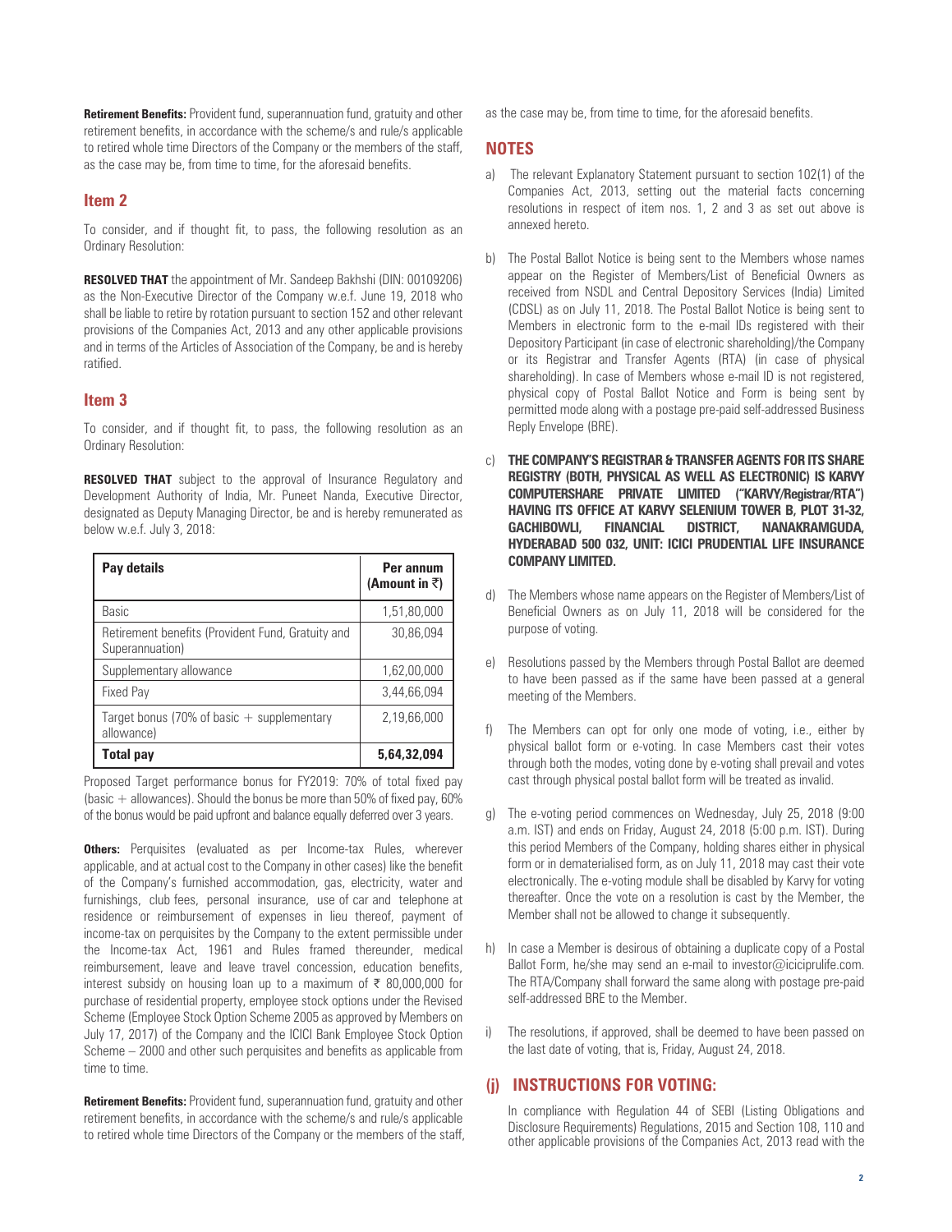related rules, the Company is pleased to provide e-voting facility to all its Members, to enable them to cast their votes electronically instead of dispatching the physical Postal Ballot Form by post. The Company has engaged the services of Karvy Computershare Private Limited for the purpose of providing e-voting facility to all its Members.

During the voting period, Members can login to Karvy's e-voting platform any number of times till they have voted on all the resolutions. Once the vote on a resolution is cast by a Member, whether partially or otherwise, the Member shall not be allowed to change it subsequently or cast the vote again.

#### **I) Procedure and instructions relating to e-voting:**

#### **i) In case a member receives an e-mail from Karvy**

 [for members whose e-mail addresses are registered with the Company / Depository Participant(s)]:

- (a) Launch internet browser by typing the URL: https://evoting.karvy.com
- (b) Enter the login credentials (that is, User ID and password) which are mentioned in the email in the following format:

| <b>EVEN (E-voting</b><br>Event Number) | User ID | Password |
|----------------------------------------|---------|----------|
|                                        |         |          |

 The E-Voting Event Number+Folio No. or DP ID Client ID will be your User ID. However, if you are already registered with Karvy for e-voting, you can use your existing User ID and password for casting your vote. If required, please visit https://evoting.karvy.com or contact toll-free number 1800-3454-001 (from 9:00 a.m. to 6:00 p.m.) for your existing password.

- (c) After entering these details appropriately, click on "LOGIN".
- (d) You will now reach Password Change Menu wherein you are required to mandatorily change your password. The new password shall comprise minimum 8 characters with at least one upper case (A-Z), one lower case (a-z), one numeric (0- 9) and a special character ( $\omega, \#$ , \$, etc.). The system will prompt you to change your password and update your contact details like mobile number, e-mail address, etc. on first login. You may also enter a secret question and answer of your choice to retrieve your password in case you forget it. **It is strongly recommended that you do not share your password with any other person and that you take utmost care to keep your password confidential.**
- (e) You need to login again with the new credentials.
- (f) On successful login, the system will prompt you to select the E-Voting Event Number for ICICI Prudential Life Insurance Company Limited.
- (g) On the voting page, enter the number of shares (which represents the number of votes) as on the cut-off date under either "FOR" or "AGAINST" or alternatively, you may partially enter any number under "FOR" / "AGAINST", but the total number under "FOR" / ''AGAINST" taken together should not exceed your total shareholding as on the cut-off date. You may also choose the option "ABSTAIN" and the shares held will not be counted under either head.
- (h) Members holding shares under multiple folios / demat accounts are requested to vote separately for each of their folios / demat accounts.
- (i) Voting has to be done for each item of this Postal Ballot Notice separately. In case you do not desire to cast your vote on any specific item, it will be treated as "ABSTAINED".
- (j) You may then cast your vote by selecting an appropriate option and click on "SUBMIT".
- (k) A confirmation box will be displayed. Click "OK" to confirm, else "CANCEL" to modify.
- (l) Once you confirm, you will not be allowed to modify your vote.
- (m) Corporate / Institutional Members (that is, other than Individuals, HUF, NRI, etc.) are also required to send scanned certified true copy (PDF Format) of the Board Resolution/ Power of Attorney / Authority Letter, etc., together with attested specimen signature(s) of the duly authorised representative(s), to the Scrutinizer at e-mail id: dipti@mehta-mehta.com with a copy marked to evoting@karvy.com. They may also upload the same in the e-voting module in their login. The scanned image of the above mentioned documents should be in the naming format "Corporate Name\_EVENT NO."
- ii) **In case a member receives physical copy of the Postal Ballot Notice by Post** [for members whose e-mail addresses are not registered with the Company / Depository Participant(s)]:
- (a) User ID and initial password Initial password is provided in Postal Ballot Form in the following format:

| <b>EVEN (E-voting</b><br><b>Event Number)</b> | User ID | Password |
|-----------------------------------------------|---------|----------|
|                                               |         |          |

(b) Please follow all steps from Sr. No. (a) to (m) as mentioned in (i) above, to cast your vote.

#### **II) Procedure and instructions relating to voting through physical Postal Ballot Form**

- (i) Members are requested to carefully read the instructions printed in the Postal Ballot Form and return the Postal Ballot Form duly completed with the Assent (FOR) or Dissent (AGAINST), in the enclosed self-addressed Business Reply Envelope, so as to reach the Scrutinizer, not later than close of working hours that is, 5:00 p.m. (IST) on Friday, August 24, 2018 to be eligible for being considered, failing which, it will be strictly treated as if no reply has been received from the member.
- (ii) Members are requested to exercise their voting rights by using the attached Postal Ballot Form only which will also be available on Company's website. No other form or photocopy of the orginal signed form is permitted.
- (iii) Corporate / Institutional Members (that is, other than Individuals, HUF, NRI, etc.) opting for physical ballot are also required to send certified true copy of the Board Resolution / Power of Attorney / Authority Letter, etc., together with attested specimen signature(s) of the duly authorised representative(s), to the Scrutinizer at email ID along with the Postal Ballot Form.
- (k) The voting rights of Members shall be in proportion to their share of the paid-up equity share capital of the Company as on the July 11, 2018.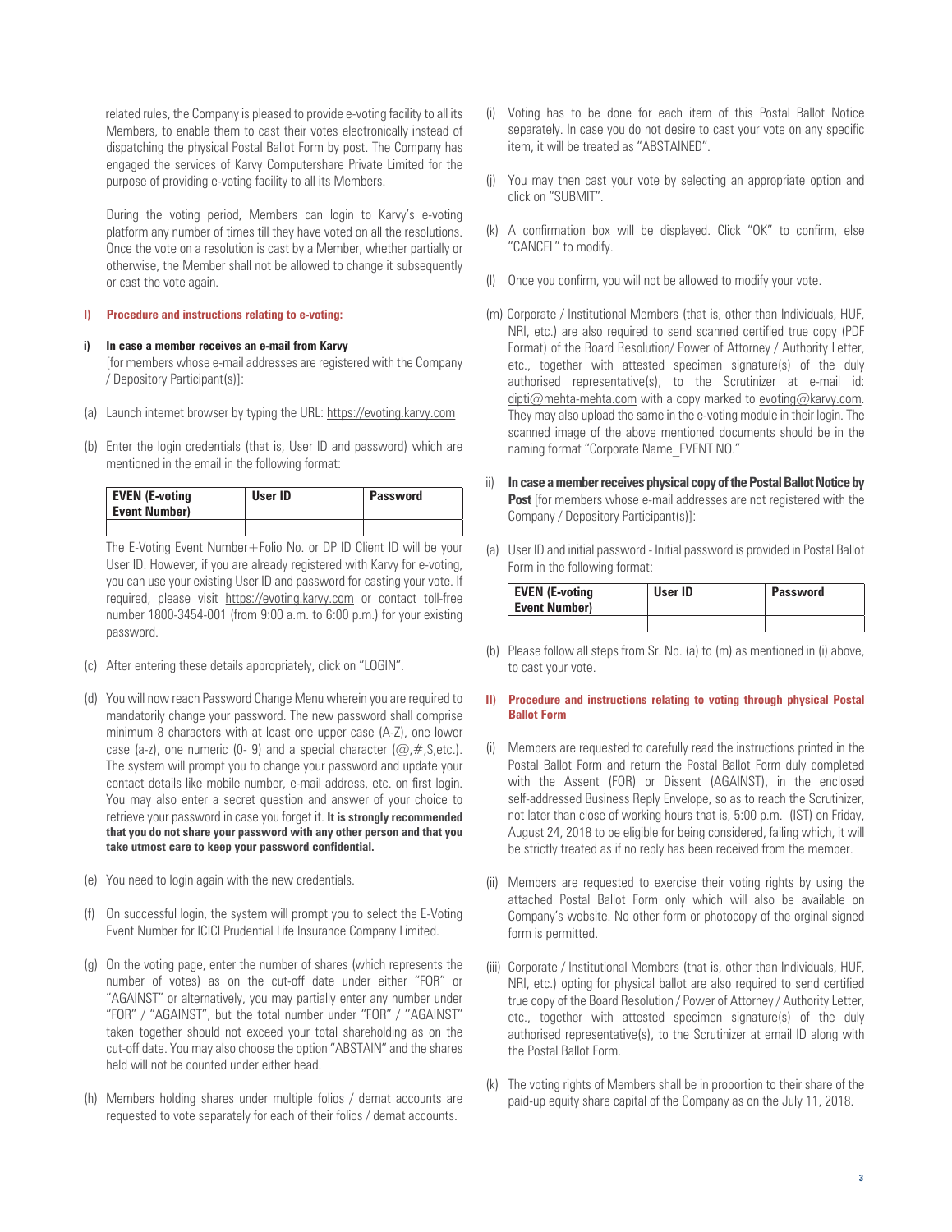- (l) All the documents referred to in the Notice and Explanatory Statement will be available for inspection by the Members at the Registered Office of the Company during normal business hours on all working days from the date hereof till Friday, August 24, 2018.
- (m) In case of any query/grievance with respect to voting by means of Postal Ballot including e-voting, please visit the "Help and FAQ's" section available on Karvy's website: https://evoting.karvy.com or send e-mail to evoting@kary.com or call Karvy on toll free number 1800-3454-001 (from 9:00 a.m. to 6:00 p.m.) for further clarifications.
- (n) Members holding shares in physical form are requested to immediately notify change in their address, to Karvy, quoting their Folio Number(s).
- (o) Members holding shares in dematerialised mode are requested to intimate all changes pertaining to their bank details, ECS mandates, email addresses, nominations, power of attorney, change of address/ name etc. to their Depository Participant (DP) only and not to the Company or Karvy. Any such changes effected by the DPs will automatically reflect in the Company's subsequent records. Members holding shares in physical mode are requested to advise any change in their address or bank mandates to Karvy.
- (p) The Securities and Exchange Board of India ("SEBI") has mandated the submission of Permanent Account Number (PAN) by every participant in securities market. Members holding shares in electronic mode are, therefore, requested to submit their PAN to their DPs with whom they are maintaining their demat accounts. Members holding shares in physical mode can submit their PAN to Karvy.
- (q) Members holding shares in physical mode are advised to make nomination in respect of their shareholding in the Company in the nomination form (SH-13). Members holding shares in electronic mode may contact their respective DPs for availing the nomination facility.
- (r) Non-Resident Indian members are requested to inform their respective DPs, immediately of:
	- Change in their residential status on return to India for permanent settlement.
	- Particulars of their bank account maintained in India with complete name, branch, account type, account number and address of the bank with pin code number, if not furnished earlier.
- (s) Pursuant to Regulation 36(3) of the Securities and Exchange Board of India (Listing Obligations and Disclosure Requirements) Regulations, 2015, the information about the Directors whose appointment is proposed to be ratified is given in the Annexure I to the Notice.

(t) Members who have not registered/updated their e-mail addresses with Karvy, if shares are held in physical mode or with their DPs, if shares are held in electronic mode, are requested to do so for receiving all future communications from the Company including Annual Reports, Notices, Circulars, etc., electronically.

#### **By Order of the Board**

**Mumbai July 11, 2018** 

**Vyoma Manek Company Secretary ACS 20384**

**Registered Office: 1089, Appasaheb Marathe Marg Prabhadevi, Mumbai - 400 025 Tel: 022 4039 1600; Fax: 022 2437 6638 investor@iciciprulife.com www.iciciprulife.com CIN: L66010MH2000PLC127837**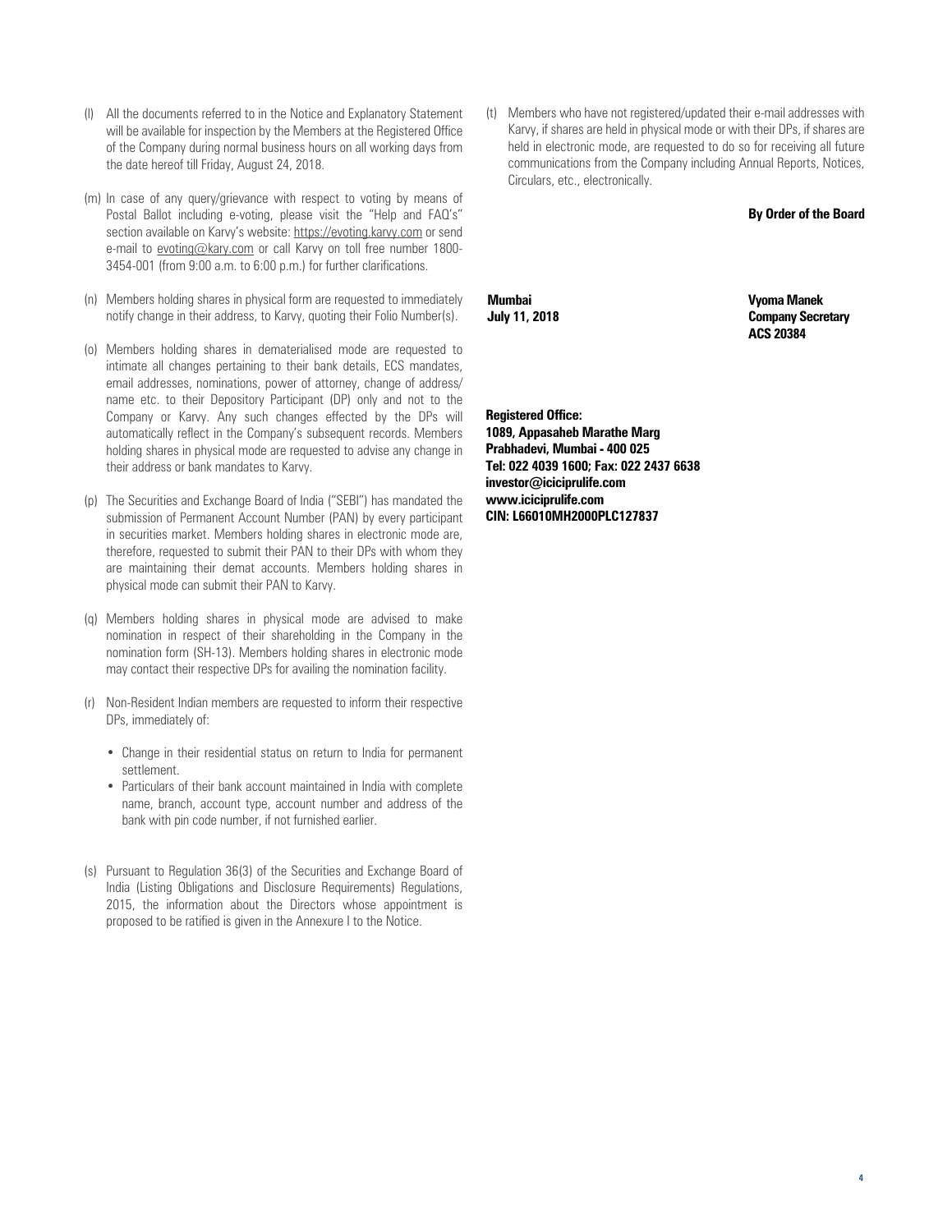## **EXPLANATORY STATEMENT UNDER SECTION 102(1) OF THE COMPANIES ACT, 2013**

## **Item No. 1 and 2**

The Board of Directors at its Meeting held on June 18, 2018 approved the appointment of Mr. N. S. Kannan as Managing Director & CEO of the Company for a period of five years w.e.f. June 19, 2018 to June 18, 2023 subject to the approval of Insurance Regulatory and Development Authority of India (IRDAI) and Members of the Company and appointment of Mr. Sandeep Bakhshi as Non-Executive Director of the Company w.e.f. June 19, 2018 subject to the approval of the Members.

Considering the above circumstances which arose after the publication of Original Notice, an Addendum to the Notice was issued. These resolutions were also approved by the Members at the Annual General Meeting (AGM) of the Company held on June 26, 2018. However, as an abundant caution, a postal ballot to ratify these appointments are being done.

The approval of Members is therefore, sought to ratify the appointment and remuneration of Mr. N. S. Kannan (DIN: 00066009) as Managing Director & CEO of the Company and the appointment of Mr. Sandeep Bakhshi (DIN: 00109206) as Non-Executive Director of the Company.

The Company being governed by the Insurance Act, 1938 as well as IRDAI guidelines, is subject to stringent regulatory framework whereby any benefit conferred whether in monetary or non-monetary form would be subject to approval of IRDAI. The Company accordingly seeks the approval of IRDAI as and when the Board recommends, allowances, performance bonus, stock options and any other remuneration component approved by the Board of Directors and the shareholders of the Company.

Except Mr. N. S. Kannan and his relatives, none of the Directors and Key Managerial Personnel of the Company and their relatives are concerned or interested financially or otherwise, in the resolution set out as Item No.1 and except Mr. Sandeep Bakhshi and his relatives, none of the Directors and Key Managerial Personnel of the Company and their relatives are concerned or interested financially or otherwise, in the resolution set out as Item No.2.

Pursuant to the Secretarial Standard 2, issued by the Institute of Company Secretaries of India, please find the details appended in Annexure I.

Your Directors recommend the resolutions at item no. 1 and item no. 2 for your ratification.

## **Item No. 3**

The Board of Directors, based on the recommendation of Board Nomination and Remuneration Committee (BNRC), at its meeting held on July 3, 2018 approved the elevation of Mr. Puneet Nanda and designated him as the Deputy Managing Director (DMD) of the Company with effect from July 3, 2018 and consequent revision in remuneration, subject to requisite approvals.

Approval of Members is therefore, sought on the revised remuneration of Mr. Puneet Nanda (DIN: 02578795).

Apart from the changes provided in the resolution, there are no other changes in the remuneration.

The Company being governed by the Insurance Act, 1938 as well as IRDAI guidelines, is subject to stringent regulatory framework whereby any benefit conferred whether in monetary or non-monetary form would be subject to approval of IRDAI. The Company accordingly seeks the approval of IRDAI as and when the Board recommends, allowances, performance bonus, stock options and any other remuneration component approved by the Board of Directors and the shareholders of the Company.

Except Mr. Puneet Nanda and his relatives, none of the Directors and Key Managerial Personnel of the Company and their relatives are concerned or interested financially or otherwise, in the resolution set out as Item No.3.

Pursuant to the Secretarial Standard 2, issued by the Institute of Company Secretaries of India, please find the details appended in Annexure I.

Your Directors recommend the resolutions at item no. 3 for your approval.

**By Order of the Board**

**Mumbai July 11, 2018**  **Vyoma Manek Company Secretary ACS 20384** 

**Registered Office: 1089, Appasaheb Marathe Marg Prabhadevi, Mumbai - 400 025 Tel: 022 4039 1600; Fax: 022 2437 6638 investor@iciciprulife.com www.iciciprulife.com CIN: L66010MH2000PLC127837**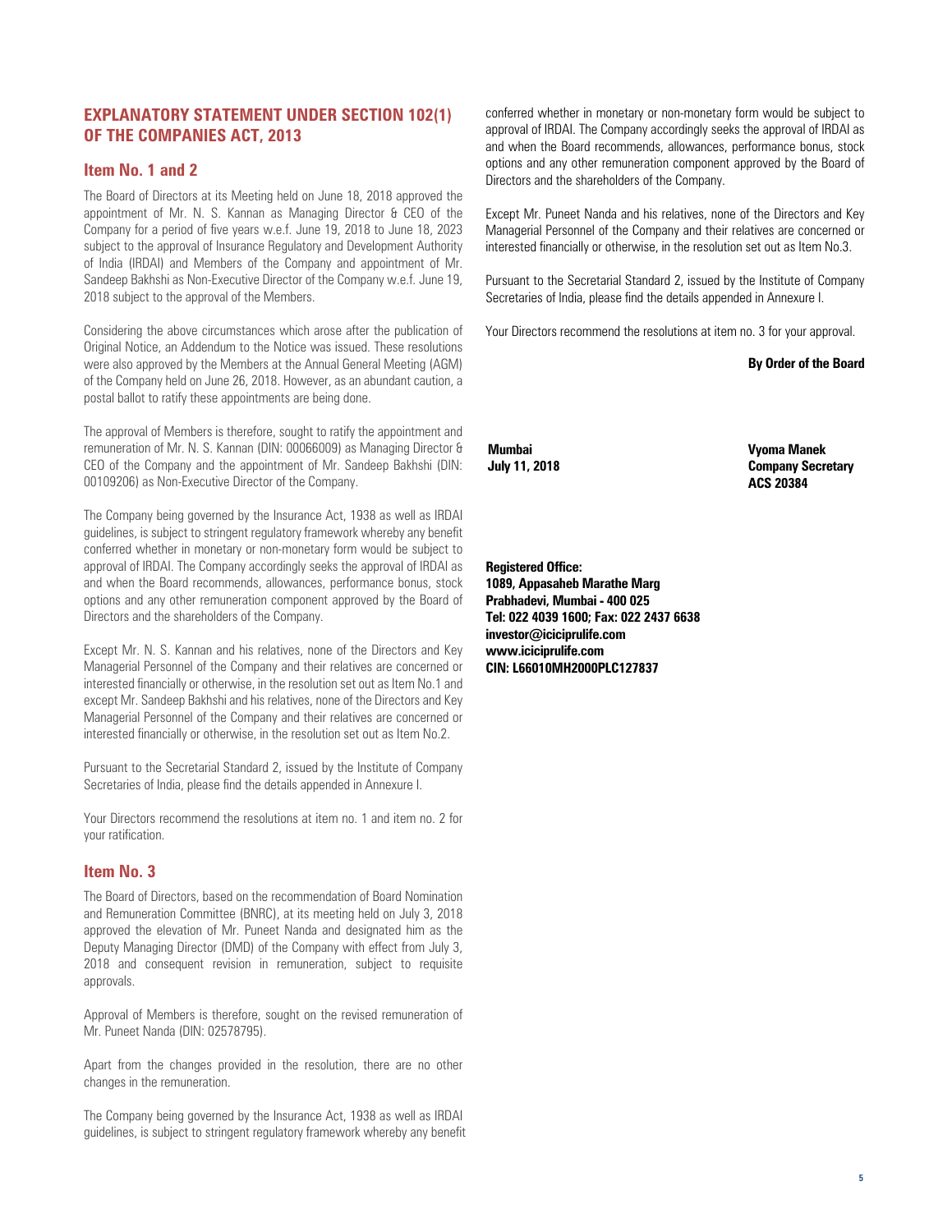# **ANNEXURE I TO ITEM NO 1, 2 and 3 OF THE NOTICE**

| Name                 | Mr. N.S. Kannan                                                                                                                                                                                                                                                                                                                                                                                                                                                                                                                                                                                                                                                                                                                                                                                                                                                                                                                                                                                                                                                                                                                                                                                                                                                                                                                                                                                                                                                                                                                                                                                                                                                                                                                                                                                                                                                                                       | Mr. Sandeep Bakhshi                                                                                                                                                                                                                                                                                                                                                                                                                                                                                                                                                                                                                                                                                                                                                                                                                                                                                                                                                                                                                                                                                                                                                                                                                                                                             | <b>Mr. Puneet Nanda</b>                                                                                                                                                                                                                                                                                                                                                                                                                                                                                                                                                                                                                                                                                                                                                                                                                                                                                                                                                                                                                                                                                                                                               |
|----------------------|-------------------------------------------------------------------------------------------------------------------------------------------------------------------------------------------------------------------------------------------------------------------------------------------------------------------------------------------------------------------------------------------------------------------------------------------------------------------------------------------------------------------------------------------------------------------------------------------------------------------------------------------------------------------------------------------------------------------------------------------------------------------------------------------------------------------------------------------------------------------------------------------------------------------------------------------------------------------------------------------------------------------------------------------------------------------------------------------------------------------------------------------------------------------------------------------------------------------------------------------------------------------------------------------------------------------------------------------------------------------------------------------------------------------------------------------------------------------------------------------------------------------------------------------------------------------------------------------------------------------------------------------------------------------------------------------------------------------------------------------------------------------------------------------------------------------------------------------------------------------------------------------------------|-------------------------------------------------------------------------------------------------------------------------------------------------------------------------------------------------------------------------------------------------------------------------------------------------------------------------------------------------------------------------------------------------------------------------------------------------------------------------------------------------------------------------------------------------------------------------------------------------------------------------------------------------------------------------------------------------------------------------------------------------------------------------------------------------------------------------------------------------------------------------------------------------------------------------------------------------------------------------------------------------------------------------------------------------------------------------------------------------------------------------------------------------------------------------------------------------------------------------------------------------------------------------------------------------|-----------------------------------------------------------------------------------------------------------------------------------------------------------------------------------------------------------------------------------------------------------------------------------------------------------------------------------------------------------------------------------------------------------------------------------------------------------------------------------------------------------------------------------------------------------------------------------------------------------------------------------------------------------------------------------------------------------------------------------------------------------------------------------------------------------------------------------------------------------------------------------------------------------------------------------------------------------------------------------------------------------------------------------------------------------------------------------------------------------------------------------------------------------------------|
| Age                  | 53 years                                                                                                                                                                                                                                                                                                                                                                                                                                                                                                                                                                                                                                                                                                                                                                                                                                                                                                                                                                                                                                                                                                                                                                                                                                                                                                                                                                                                                                                                                                                                                                                                                                                                                                                                                                                                                                                                                              | 58 vears                                                                                                                                                                                                                                                                                                                                                                                                                                                                                                                                                                                                                                                                                                                                                                                                                                                                                                                                                                                                                                                                                                                                                                                                                                                                                        | 49 years                                                                                                                                                                                                                                                                                                                                                                                                                                                                                                                                                                                                                                                                                                                                                                                                                                                                                                                                                                                                                                                                                                                                                              |
| <b>Qualification</b> | Bachelor<br>of<br><b>Engineering</b><br>(Honours)- REC, Trichy, Post<br><b>Diploma</b><br>Graduate<br>in<br><b>Management - IIM Bangalore,</b><br><b>Chartered Financial Analyst -</b><br>ICFAI.                                                                                                                                                                                                                                                                                                                                                                                                                                                                                                                                                                                                                                                                                                                                                                                                                                                                                                                                                                                                                                                                                                                                                                                                                                                                                                                                                                                                                                                                                                                                                                                                                                                                                                      | BE (Mech), PGDM.                                                                                                                                                                                                                                                                                                                                                                                                                                                                                                                                                                                                                                                                                                                                                                                                                                                                                                                                                                                                                                                                                                                                                                                                                                                                                | BE,<br><b>PGDM</b><br>(IIM,<br>Lucknow).                                                                                                                                                                                                                                                                                                                                                                                                                                                                                                                                                                                                                                                                                                                                                                                                                                                                                                                                                                                                                                                                                                                              |
| <b>Experience</b>    | Mr. N. S. Kannan (DIN:<br>00066009) has<br>been the<br><b>Executive Director of ICICI</b><br>Bank and has been with the<br><b>ICICI</b> group for over 27 years.<br>His responsi biliti es included<br>Finance, Treasury, Corporate<br>Legal,<br>Operations,<br>Secretarial,<br>Corporate<br><b>Communications, Corporate</b><br>Branding,<br>Infrastructure<br><b>Management and Strategic</b><br>Solutions Group. He also had<br>the responsibility for dayto-<br>day administration of the Risk<br>Management,<br><b>Compliance</b><br>and Internal Audit functions.<br>Additionally, the President of<br><b>ICICI Foundation for Inclusive</b><br>Growth also reported to Mr.<br>Kannan.<br>He joined the group as a<br>project officer. During his<br>tenure at ICICI group, he has<br>handled<br>Project<br>Finance,<br><b>Infrastructure</b><br>Finance,<br>Structured<br><b>Finance</b><br>and<br>Mr.<br><b>Treasury</b><br>functions.<br><b>Executive</b><br>Kannan<br>was<br>Director & CFO of ICICI Bank<br>from May 1, 2009 to October<br>2013. Prior to this, he was<br><b>Executive Director of ICICI</b><br><b>Prudential Life Insurance</b><br>Company. Before his tenure<br><b>ICICI</b><br><b>Prudential</b><br>Life<br>at<br>Mr.<br>Company,<br><b>Insurance</b><br>Kannan<br>the<br>Chief<br>was<br><b>Officer</b><br><b>Financial</b><br>and<br>Treasurer of ICICI Bank. He<br>has been the non-executive<br>director of the Company,<br>nominated by ICICI Bank.<br>Mr. Kannan is a postgraduate<br>in management from the<br>Indian<br>Institute<br>οf<br><b>Management, Bangalore with</b><br>a gold medal for best allround<br>performance. He is also a<br><b>Chartered Financial Analyst</b><br>from<br>the<br>Institute<br>of<br><b>Chartered Financial Analysts</b><br>of India and a Honours<br><b>Mechanical</b><br>graduate<br>in<br><b>Engineering from National</b> | Mr. Sandeep Bakhshi (DIN:<br>00109206) has been the MD<br>& CEO of the Company. He<br>appointed<br>as<br>was<br>a<br>Director with effect from<br>2010<br>August<br>1,<br>and<br>re-appointed from August<br>1, 2015.<br>He<br>has<br>obtained<br>his<br>bachelor's<br>degree<br>in<br>mechanical<br>engineering<br>from Punjab Engineering<br>College, Chandigarh and a<br>post graduate degree in<br>business<br>management<br>from<br>Xavier<br>Labour<br><b>Relations</b><br>Institute,<br>Jamshedpur.<br>He joined ICICI Group in<br>1986<br>in.<br>the<br>project<br>financing<br>group<br>of<br>erstwhile ICICI Limited,<br>where he was responsible<br>for business development,<br>project appraisals, project<br>monitoring and business<br>restructuring.<br>He has served as Managing<br>Director & CEO of ICICI<br>General<br><b>Lombard</b><br><b>Insurance</b><br>Company<br>Limited from April 1, 2002<br>to<br>April<br>30,<br>2009.<br>Previously, he has served<br>as a deputy managing<br>director and head of retail<br>at ICICI Bank. During his<br>tenure with ICICI Bank, he<br>was responsible for<br>wholesale banking, small<br>and medium enterprises<br>and rural banking. He has<br>also served as a chairman<br>of ICICI Home Finance<br><b>Company Limited.</b> | <b>Puneet Nanda is Deputy</b><br><b>Managing Director on the</b><br><b>Board of ICICI Prudential</b><br>Life Insurance Company<br>Limited.<br>He has been with the<br><b>Company since inception</b><br>and currently heads the<br><b>Business Center of the</b><br>Company. In addition to<br>being responsible for<br>Sales & Distribution, the<br>functions he oversees<br>include<br><b>Brand</b><br>£.<br>Marketing,<br><b>Product</b><br>Design & Management,<br>Customer<br><b>Service</b><br>a<br><b>Operations,</b><br>Claims &<br><b>Underwriting</b><br>and<br>Information Technology.<br>Prior to this role, he was<br>the 'Executive Director -<br>Corporate Center' of the<br>Company.<br>His<br>experience<br>spans<br>more than two decades<br>in<br>financial<br>services<br>having worked in ICICI<br><b>Securities</b><br>J.P.<br>and<br>Morgan prior to joining<br><b>ICICI</b><br>Prudential<br>Life<br><b>Insurance Company Ltd.</b><br>He is an engineer by<br>qualification and has also<br>his<br>Post<br>completed<br>Graduate<br><b>Diploma</b><br>in<br><b>Management (MBA) from</b><br>Indian<br>Institute<br>оf<br>Management, Lucknow. |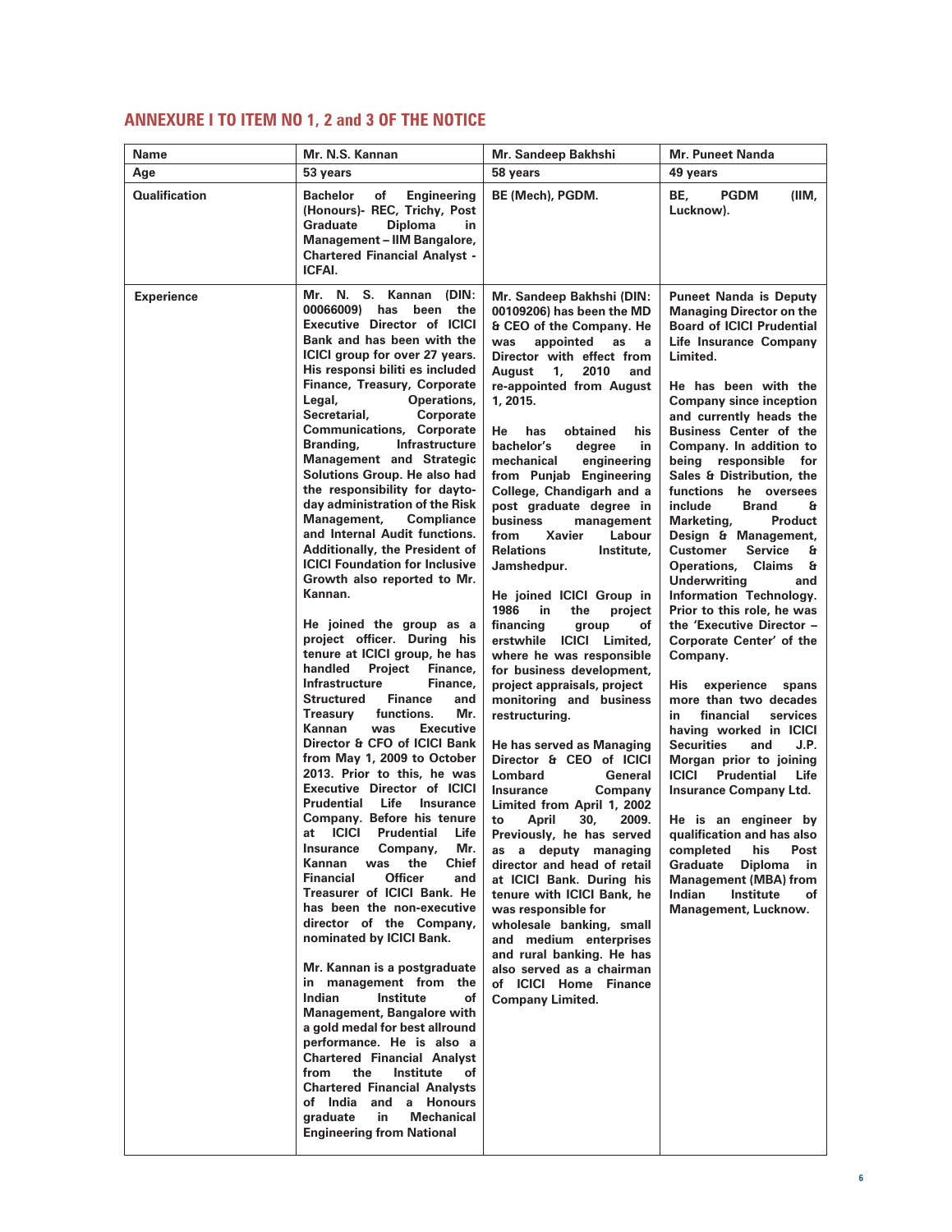|                                                     | Institute<br>of<br>Technology<br>Regional<br>(formerly<br><b>Engineering</b><br>College),<br>Tiruchirappalli.<br>In 2015, Mr. Kannan was<br>inducted as a member of the<br>CFO Hall of Fame by CFO<br>India publication for<br>an<br>exemplary<br>career<br>and<br>contribution to the world of<br>finance. In 2013, he was also<br>voted the Best CFO in India<br>by Finance Asia and adjudged<br>Best CFO in the Indian<br>banking/financial<br>services<br>sector at the CNBC TV 18<br>CFO Awards in 2012 and<br>2013. |                                                                                                                                                                                                                                                                                                                                                                                                                                                                                                                                                                                                                                                                                                                                                                                                                                                                                     |                                                                                                                                                                                                                                                                                                                                                                                                                                                                                                                                                                                                                                                                                                                                                                                                                                                            |
|-----------------------------------------------------|---------------------------------------------------------------------------------------------------------------------------------------------------------------------------------------------------------------------------------------------------------------------------------------------------------------------------------------------------------------------------------------------------------------------------------------------------------------------------------------------------------------------------|-------------------------------------------------------------------------------------------------------------------------------------------------------------------------------------------------------------------------------------------------------------------------------------------------------------------------------------------------------------------------------------------------------------------------------------------------------------------------------------------------------------------------------------------------------------------------------------------------------------------------------------------------------------------------------------------------------------------------------------------------------------------------------------------------------------------------------------------------------------------------------------|------------------------------------------------------------------------------------------------------------------------------------------------------------------------------------------------------------------------------------------------------------------------------------------------------------------------------------------------------------------------------------------------------------------------------------------------------------------------------------------------------------------------------------------------------------------------------------------------------------------------------------------------------------------------------------------------------------------------------------------------------------------------------------------------------------------------------------------------------------|
| Date of first appointment<br>on the Board           | <b>August 1, 2005</b>                                                                                                                                                                                                                                                                                                                                                                                                                                                                                                     | <b>August 1, 2010</b>                                                                                                                                                                                                                                                                                                                                                                                                                                                                                                                                                                                                                                                                                                                                                                                                                                                               | <b>August 1, 2010</b>                                                                                                                                                                                                                                                                                                                                                                                                                                                                                                                                                                                                                                                                                                                                                                                                                                      |
| Details of remuneration<br>sought to be paid        | As per the resolution                                                                                                                                                                                                                                                                                                                                                                                                                                                                                                     | Nil                                                                                                                                                                                                                                                                                                                                                                                                                                                                                                                                                                                                                                                                                                                                                                                                                                                                                 | As per the resolution                                                                                                                                                                                                                                                                                                                                                                                                                                                                                                                                                                                                                                                                                                                                                                                                                                      |
| <b>Remuneration last drawn</b><br>(during the year) | Nil                                                                                                                                                                                                                                                                                                                                                                                                                                                                                                                       | Basic:<br>₹22,851,240,<br>Retirement benefits (PF, :<br>₹4,645,657,<br>gratuity)<br><b>Supplementary Allowance:</b><br>₹15,658,399, Target bonus<br>(70%<br>of<br>basic<br>$+$<br>supplementary) as may be<br>determined by the Board or<br>the Board Nomination and<br><b>Remuneration Committee</b><br>("the Committee"). Should<br>the bonus be more than<br>50% of fixed pay, 60% of<br>the bonus would be paid<br>upfront and balance<br>equally deferred over 3<br>years. Perquisites<br>and<br>other benefits as per the<br>Compensation<br>and<br>Benefits Policy of the<br>Company. Additionally, the<br><b>Director</b><br>was<br>granted<br>673,750 (after<br>adjusting<br>bonus issue) options of<br><b>ICICI Bank pursuant to the</b><br><b>Employee Stock Option</b><br>Scheme - 2000 and 165,000<br>options of the Company<br>under the revised ESOS<br>scheme 2005. | <b>Basic:</b><br>₹12,854,280,<br>Retirement benefits (PF,<br>gratuity)<br>₹2,613,275,<br><b>Supplementary Allowance:</b><br>₹13,544,672,<br><b>Target</b><br>bonus (70% of basic $+$<br>supplementary) as may<br>be determined by the<br><b>Board or the Committee.</b><br>Should the bonus be<br>more than 50% of fixed<br>pay, 60% of the bonus<br>would be paid upfront<br>balance<br>and<br>equally<br>deferred over 3 years.<br>Perquisites and<br>other<br>benefits as<br>the<br>per<br><b>Compensation</b><br>and<br>Benefits Policy of the<br>Company. Additionally,<br>the Director was granted<br>269,500 (after adjusting<br>bonus issue) options of<br><b>ICICI Bank pursuant to</b><br><b>Employee</b><br>the<br><b>Stock</b><br>Option Scheme - 2000<br>and 66,000 options of the<br>Company<br>under<br>the<br>revised ESOS scheme<br>2005. |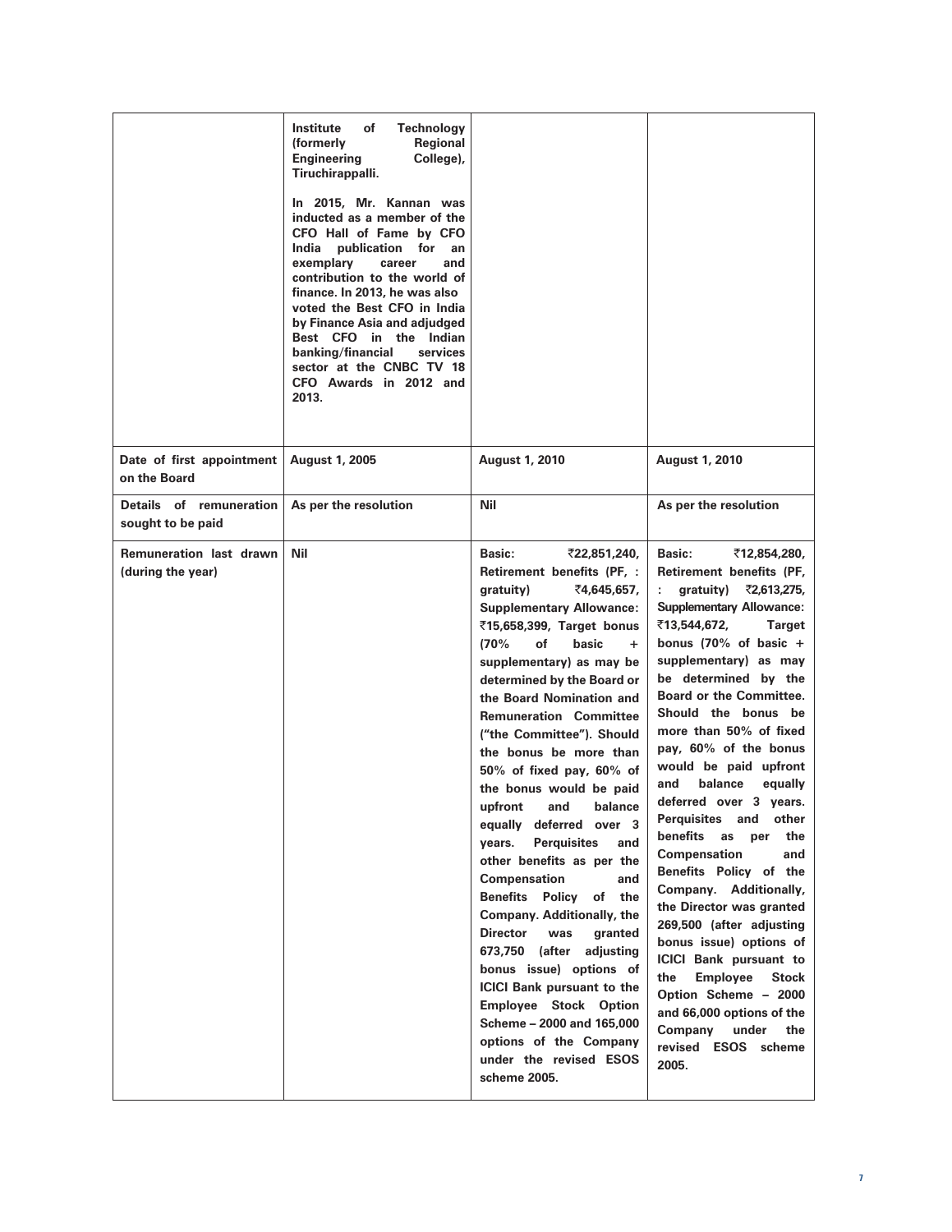| in<br>the<br><b>Shareholding</b><br>Company                                                                                                      | Nil         | 48 shares                                                                         | 347,500 shares                                                                           |
|--------------------------------------------------------------------------------------------------------------------------------------------------|-------------|-----------------------------------------------------------------------------------|------------------------------------------------------------------------------------------|
| Relationship with<br>other<br>Directors, Manager<br>and<br>Key<br>Mangerial<br>other<br><b>Personnel of the Company</b>                          | <b>None</b> | <b>None</b>                                                                       | <b>None</b>                                                                              |
| No of Board Meetings<br>attended during the year                                                                                                 | 6/7         | 7/7                                                                               | 7/7                                                                                      |
| Other<br><b>Directorship</b><br>(Includes directorship in<br>public, private and foreign<br>companies and insurance<br>corporations)             | <b>Nil</b>  | -ICICI Prudential Pension<br><b>Funds</b><br>Management<br><b>Company Limited</b> | <b>-ICICI Prudential Pension</b><br><b>Funds</b><br>Management<br><b>Company Limited</b> |
| Chairmanship /<br>Membership<br>the<br>οf<br><b>Committees</b><br>οf<br>other<br>which<br><b>Companies</b><br>in<br>position of Director is held | Nil         | <b>Nil</b>                                                                        | Nil                                                                                      |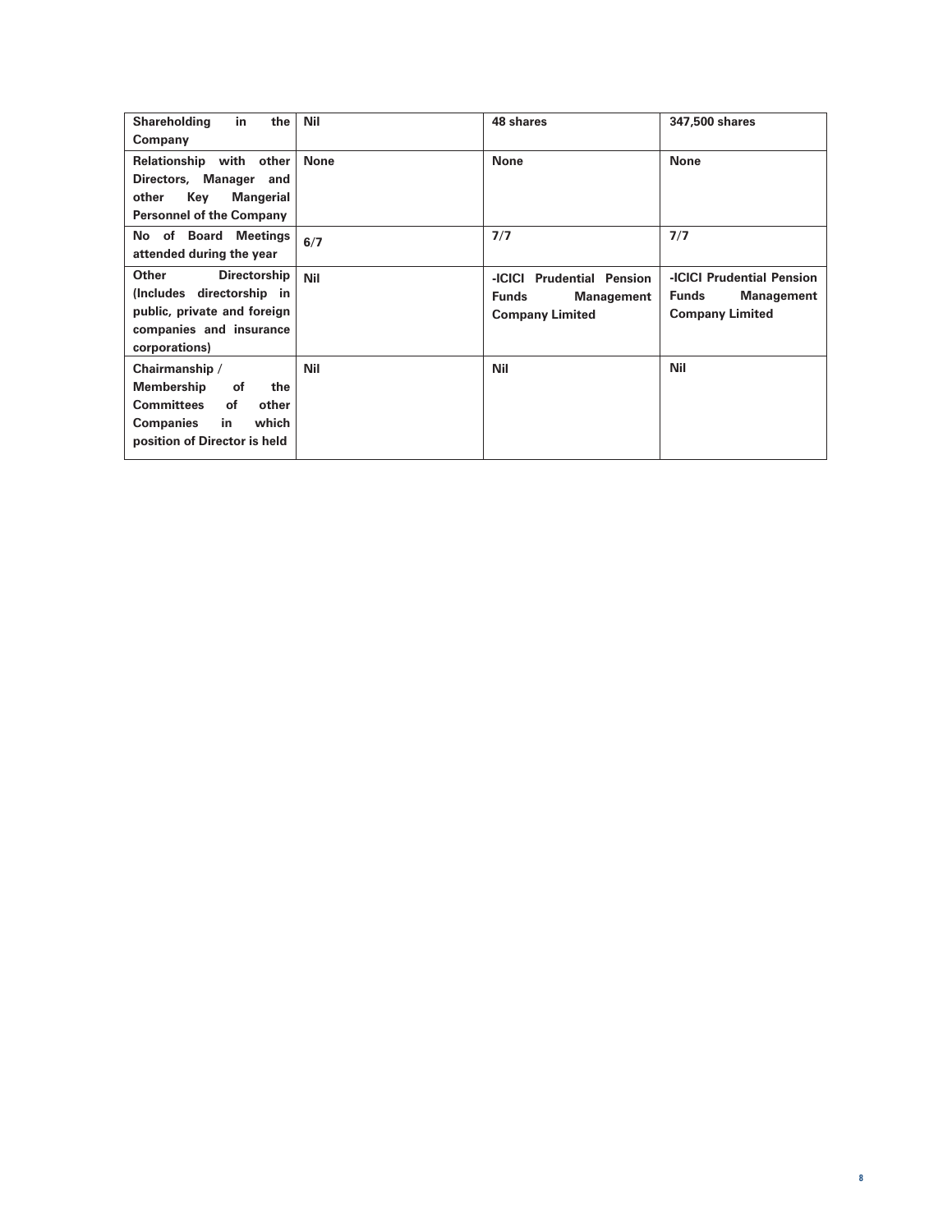

#### **ICICI PRUDENTIAL LIFE INSURANCE COMPANY LIMITED**

**CIN:** L66010MH2000PLC127837 **Regd. Office:** 1089, Appasaheb Marathe Marg, Prabhadevi, Mumbai - 400 025, India **Tel:** 022 4039 1600; **Fax:** 022 2437 6638 www.iciciprulife.com; investor@iciciprulife.com

## **POSTAL BALLOT FORM**

1. Name(s) of the Member(s) [including joint-holder(s), if any] Sr. No. (3) Sr. No. (3) Sr. No. (3) Sr. No. (3)

2. Registered Address of the sole/first named Member :

- 3. Folio No./ DP ID\*/Client ID\* (\*applicable only to Members holding Shares in dematerialised form)
- 4. Number of Equity Share(s) held :

I/We hereby exercise my/our vote(s) in respect of the following Resolution(s) to be passed through Postal Ballot for the special business stated in the Postal Ballot Notice dated July 11, 2018 of ICICI Prudential Life Insurance Company Limited ("the Company"), by conveying my/our assent or dissent to the said Resolution(s) by placing the tick (√) mark at the appropriate box below:

| Sr. No. | Details of Resolution                                                                                                                              | No. of Equity<br>Share(s) held | I/We assent<br>to the resolution | I/We dissent from<br>the resolution |
|---------|----------------------------------------------------------------------------------------------------------------------------------------------------|--------------------------------|----------------------------------|-------------------------------------|
|         | Ratification of the appointment and remuneration of Mr. N. S. Kannan (DIN: 00066009) as the<br>Managing Director and CEO of the Company.           |                                |                                  |                                     |
|         | Ratification of the appointment of Mr. Sandeep Bakhshi (DIN: 00109206) as the Non-executive<br>Director of the Company.                            |                                |                                  |                                     |
|         | Approval of revised remuneration of Mr. Puneet Nanda (DIN: 02578795), Executive Director<br>designated as Deputy Managing Director of the Company. |                                |                                  |                                     |

Place : Date:

 $#$  E-mail address:<br>Tel\_No :

Signature of the Member

# To be provided by the Members holding Equity Shares in physical form.

Members holding shares in electronic form who have not registered their email ID with the depository participant (DP) may please update their email IDs/contact number with their DP.

## **ELECTRONIC VOTING PARTICULARS**

The e-voting facility is available at the link https://evoting.karvy.com. The electronic voting particulars are set out below:

………………………………………………………………………………………………………………………

| EVEN (E-voting<br>Event Number) | User ID | Password |
|---------------------------------|---------|----------|
|                                 |         |          |

The e-voting facility will be available during the following voting period:

| Commencement of e-voting      | End of e-voting                 |
|-------------------------------|---------------------------------|
| July 25, 2018 (9:00 a.m. IST) | August 24, 2018 (5:00 p.m. IST) |

**Notes:**

• Please read instructions printed below carefully before filling this form and for e-voting, please refer to the instructions for voting through electronic means provided in the Postal Ballot Notice sent herewith.

• The last date for the receipt of the Postal Ballot Forms by the Scrutinizer is August 24, 2018 upto 5.00 p.m.